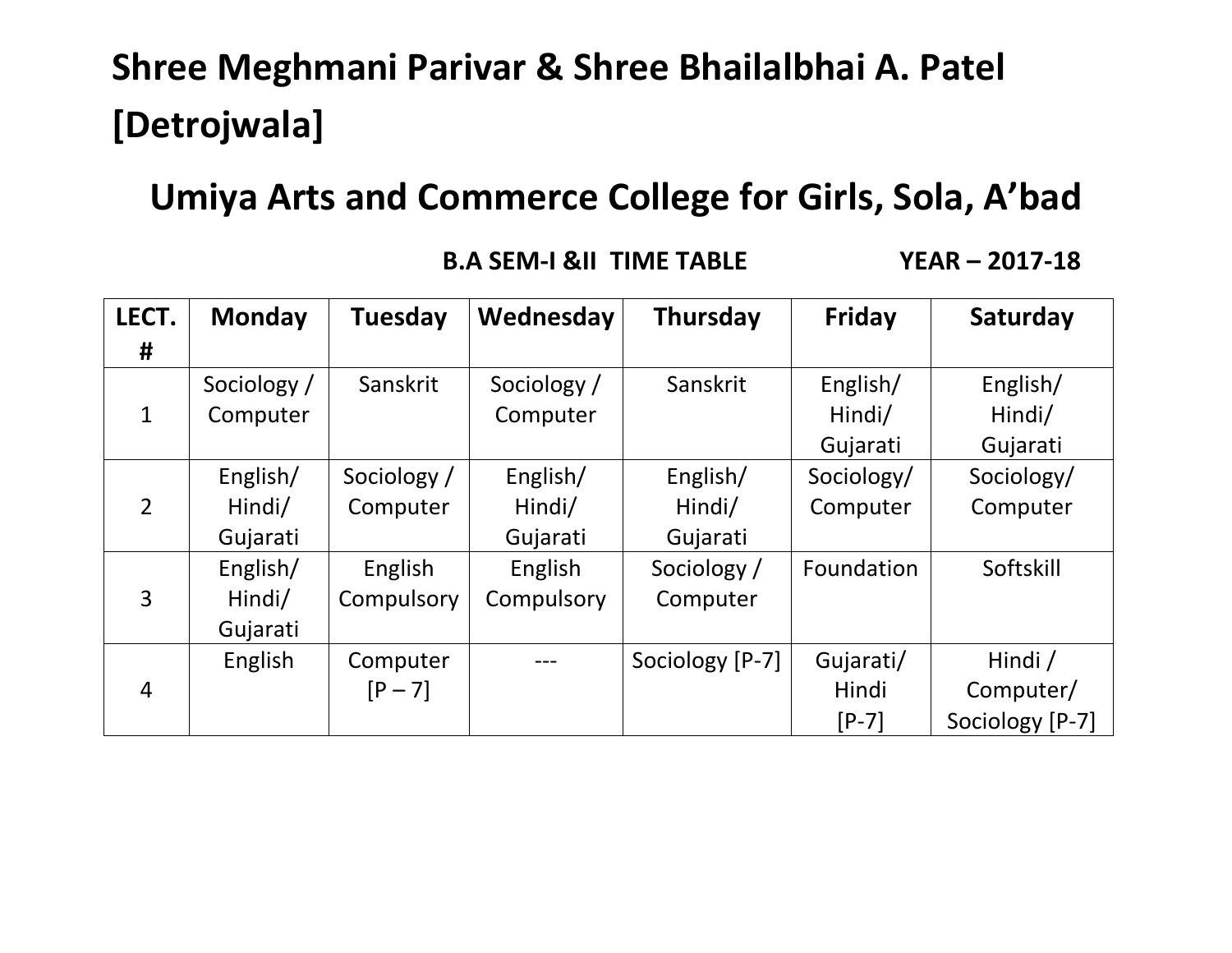# **Shree Meghmani Parivar & Shree Bhailalbhai A. Patel [Detrojwala]**

### **Umiya Arts and Commerce College for Girls, Sola, A'bad**

| LECT.          | <b>Monday</b> | <b>Tuesday</b> | Wednesday  | <b>Thursday</b> | <b>Friday</b> | Saturday   |
|----------------|---------------|----------------|------------|-----------------|---------------|------------|
| #              |               |                |            |                 |               |            |
|                | English /     | Computer/      | English /  | English /       | Computer/     | $[P - 5]$  |
| $\mathbf{1}$   | Gujarati/     | Sociology      | Gujarati/  | Hindi/          | Sociology     | Computer/  |
|                | Hindi         |                | Hindi      | Gujarati        |               | Sociology/ |
|                |               |                |            |                 |               | English    |
|                | Computer/     | English /      | Computer/  | Computer/       | English /     | English /  |
| $\overline{2}$ | Sociology     | Gujarati/      | Sociology  | Sociology       | Hindi/        | Hindi/     |
|                |               | Hindi          |            |                 | Gujarati      | Gujarati   |
| $\overline{3}$ | Compulsory    | $[P-5]$        | Compulsory | $[P-5]$         | $[P-5]$       | $[P-5]$    |
|                | English       | Gujarati/      | English    | Gujarati/       | Gujarati/     | Gujarati/  |
|                |               | Hindi/         |            | Hindi/          | Hindi/        | Hindi/     |
|                |               | Sociology      |            | Sociology       | Sociology     | Sociology  |
| $\overline{4}$ | English /     | English /      | Sociology  | Soft skill      | Computer/     | Foundation |
|                | Hindi/        | Hindi/         |            |                 | Sociology     |            |
|                | Gujarati      | Gujarati       |            |                 |               |            |

 **B.A SEM-III &IV TIME TABLE YEAR – 2017-18**